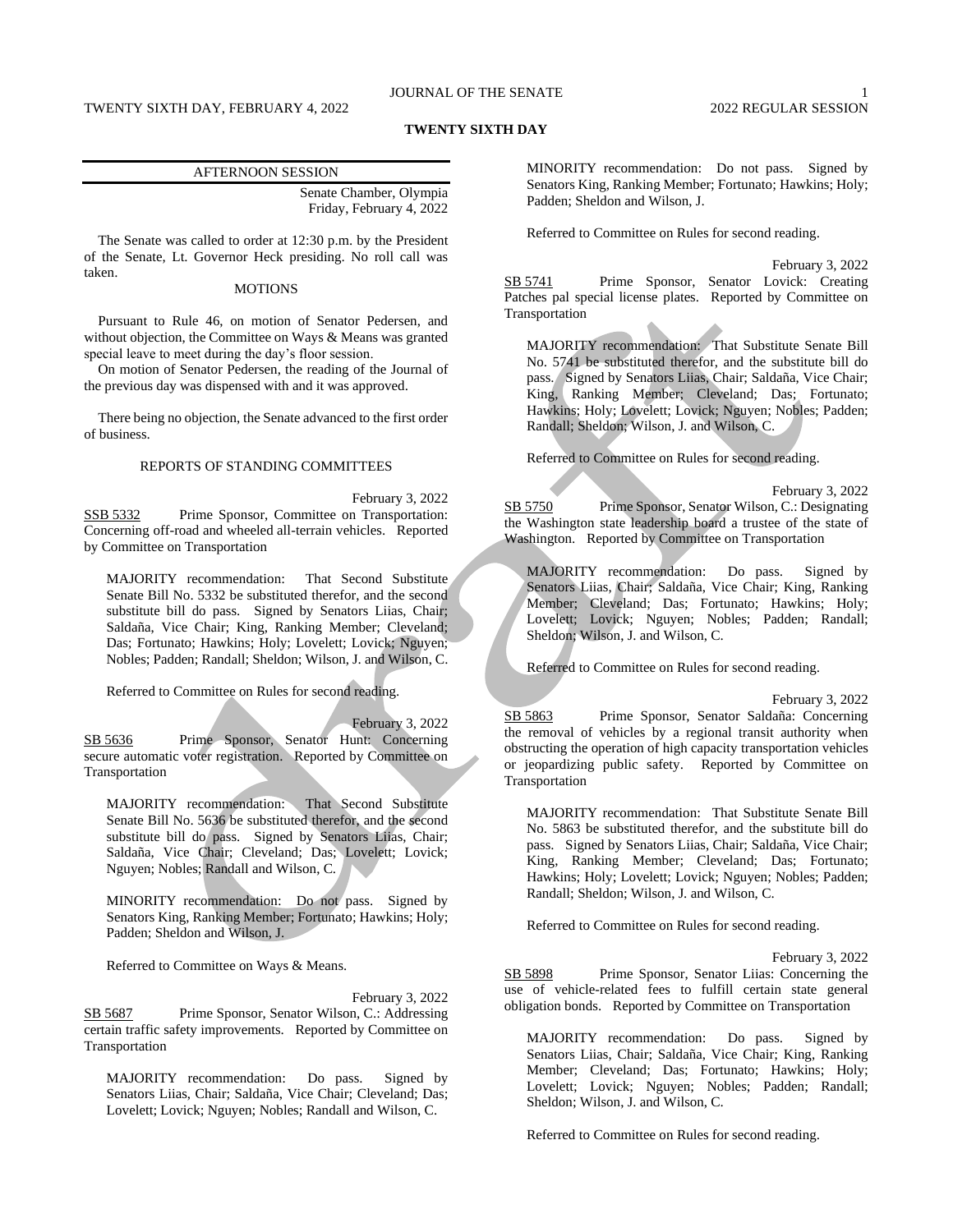### **MOTIONS**

On motion of Senator Pedersen, all measures listed on the Standing Committee report were referred to the committees as designated.

On motion of Senator Pedersen, the Senate advanced to the third order of business.

### MESSAGE FROM THE GOVERNOR GUBERNATORIAL APPOINTMENTS

January 27, 2022

TO THE HONORABLE, THE SENATE OF THE STATE OF WASHINGTON

Ladies and Gentlemen:

I have the honor to submit the following appointment, subject to your confirmation.

TIMOTHY J. RAGEN, appointed January 24, 2022, for the term ending December 31, 2024, as Member of the Fish and Wildlife Commission.

Sincerely,

JAY INSLEE, Governor

Referred to Committee on Agriculture, Water, Natural Resources & Parks as Senate Gubernatorial Appointment No. 9402.

January 28, 2022 TO THE HONORABLE, THE SENATE OF THE STATE OF WASHINGTON

#### Ladies and Gentlemen:

I have the honor to submit the following appointment, subject to your confirmation.

DAVON THOMAS, appointed January 28, 2022, for the term ending June 30, 2023, as Member of the Washington Student Achievement Council.

Sincerely,

JAY INSLEE, Governor

Referred to Committee on Higher Education & Workforce Development as Senate Gubernatorial Appointment No. 9403.

# MOTIONS

On motion of Senator Pedersen, all appointees listed on the Gubernatorial Appointments report were referred to the committees as designated.

At 12:32 p.m., on motion of Senator Pedersen, the Senate adjourned until 12:30 p.m. Monday, February 7, 2022.

DENNY HECK, President of the Senate

SARAH BANNISTER, Secretary of the Senate